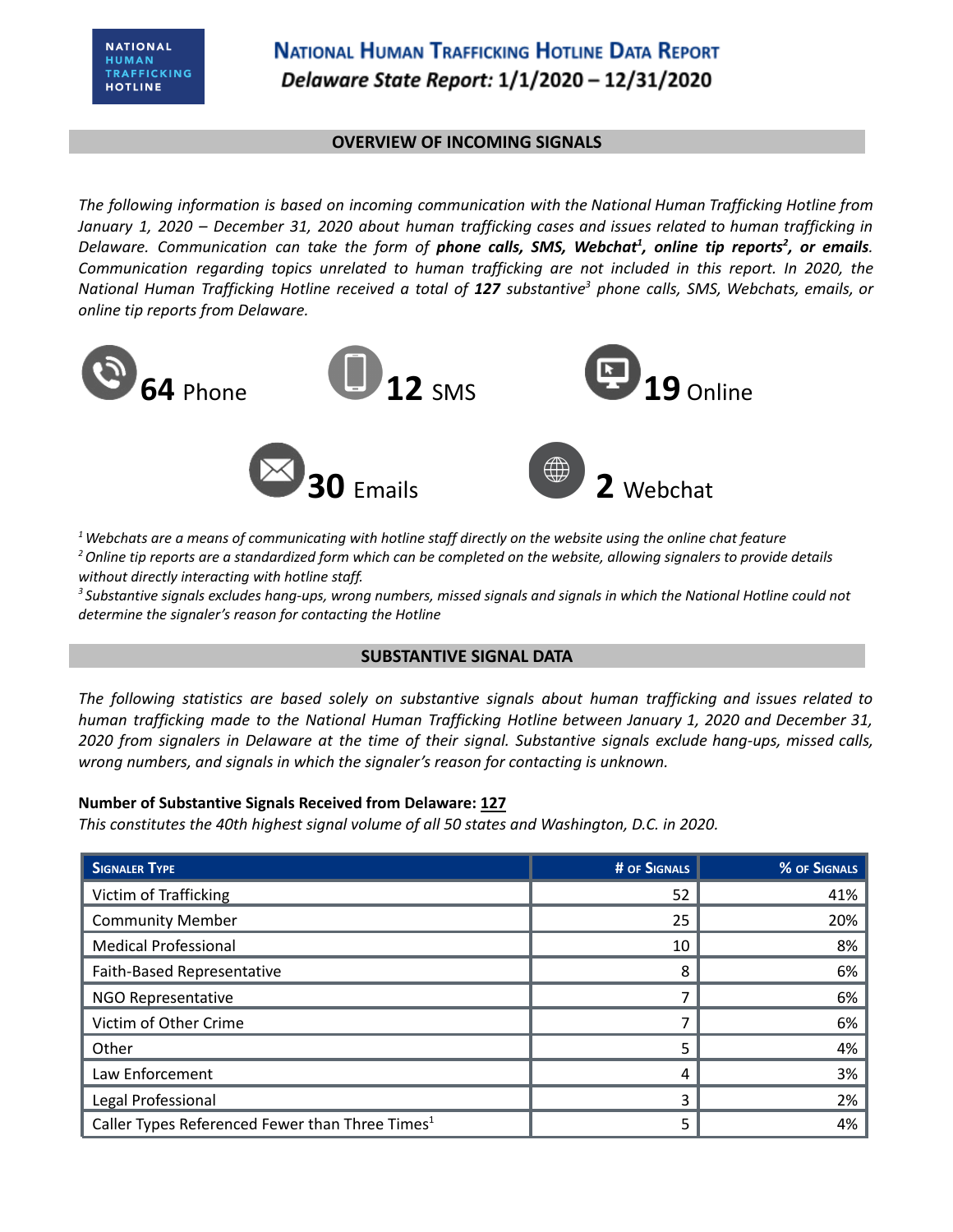**TOTAL # OF SUBSTANTIVE SIGNALS 127**

 $1$ To protect the identity of the people we serve, the National Human Trafficking Hotline does not disclose exact statistics *related to venues, industries, victim information or caller information referenced fewer than three times.*

#### **DATA ABOUT HUMAN TRAFFICKING SITUATIONS**

Each request submitted to the hotline is evaluated for evidence of potential human trafficking. In Delaware, a total *of 27 unique situations (incidents) of potential human trafficking were reported to the hotline.*

| <b>PRIMARY REASON FOR CONTACTING THE NATIONAL HOTLINE</b> | <b># OF SITUATIONS</b> | % OF SITUATIONS |
|-----------------------------------------------------------|------------------------|-----------------|
| <b>Access Service Referrals</b>                           |                        | 11%             |
| Report a Trafficking Tip                                  | 24                     | 89%             |
| Request Crisis Assistance                                 |                        | 0%              |
| Request General Information <sup>2</sup>                  |                        | 0%              |
| TOTAL # OF SITUATIONS                                     | 27                     |                 |

 ${}^{2}$ Requests for general information are situations in which an individual who is aware of a specific situation of potential trafficking may contact the National Human Trafficking Hotline for general information about human trafficking or to learn more about services available to trafficking victims. Requests for T&TA (Training and Technical Assistance) are situations in which service providers or law enforcement working with a victim of trafficking contact the National Hotline for technical *assistance.*

| <b>VENUE/INDUSTRY OF POTENTIAL TRAFFICKING</b>               | # OF SITUATIONS | <b>% OF SITUATIONS</b> |
|--------------------------------------------------------------|-----------------|------------------------|
| <b>Sex</b>                                                   | 24              | 89%                    |
| Venue Not Specified                                          | 8               | 30%                    |
| Pornography                                                  | 6               | 22%                    |
| Residence-Based Commercial Sex                               | 3               | 11%                    |
| Venues Referenced in Fewer than Three Cases <sup>4</sup>     |                 | 26%                    |
| Labor                                                        |                 | 7%                     |
| Industries Referenced in Fewer than Three Cases <sup>4</sup> |                 | 7%                     |
| <b>Sex and Labor</b>                                         |                 | 0%                     |
| Trafficking Type Not Specified <sup>5</sup>                  |                 | 4%                     |
| <b>TOTAL # OF POTENTIAL TRAFFICKING SITUATIONS</b>           | 27              | 100.0%                 |

<sup>4</sup>To protect the identity of the people we serve, the National Human Trafficking Hotline does not disclose exact statistics *related to venues, industries, victim information or caller information referenced fewer than three times.*  ${}^5$ Cases where trafficking type is not specified typically occur when a law enforcement agent or service provider contacts the National Hotline for resources and referrals but does not disclose details about the trafficking situation due to confidentiality. This category also includes cases in which the person reporting the information references human trafficking but does not provide further detail regarding the presence of labor or commercial sex. These cases are often submitted to the National *Hotline through anonymous online tip reports.*

| VICTIM DEMOGRAPHICS <sup>6</sup> | # OF SITUATIONS | % OF SITUATIONS |
|----------------------------------|-----------------|-----------------|
| Adults                           |                 | 10/<br>" L70 ،  |